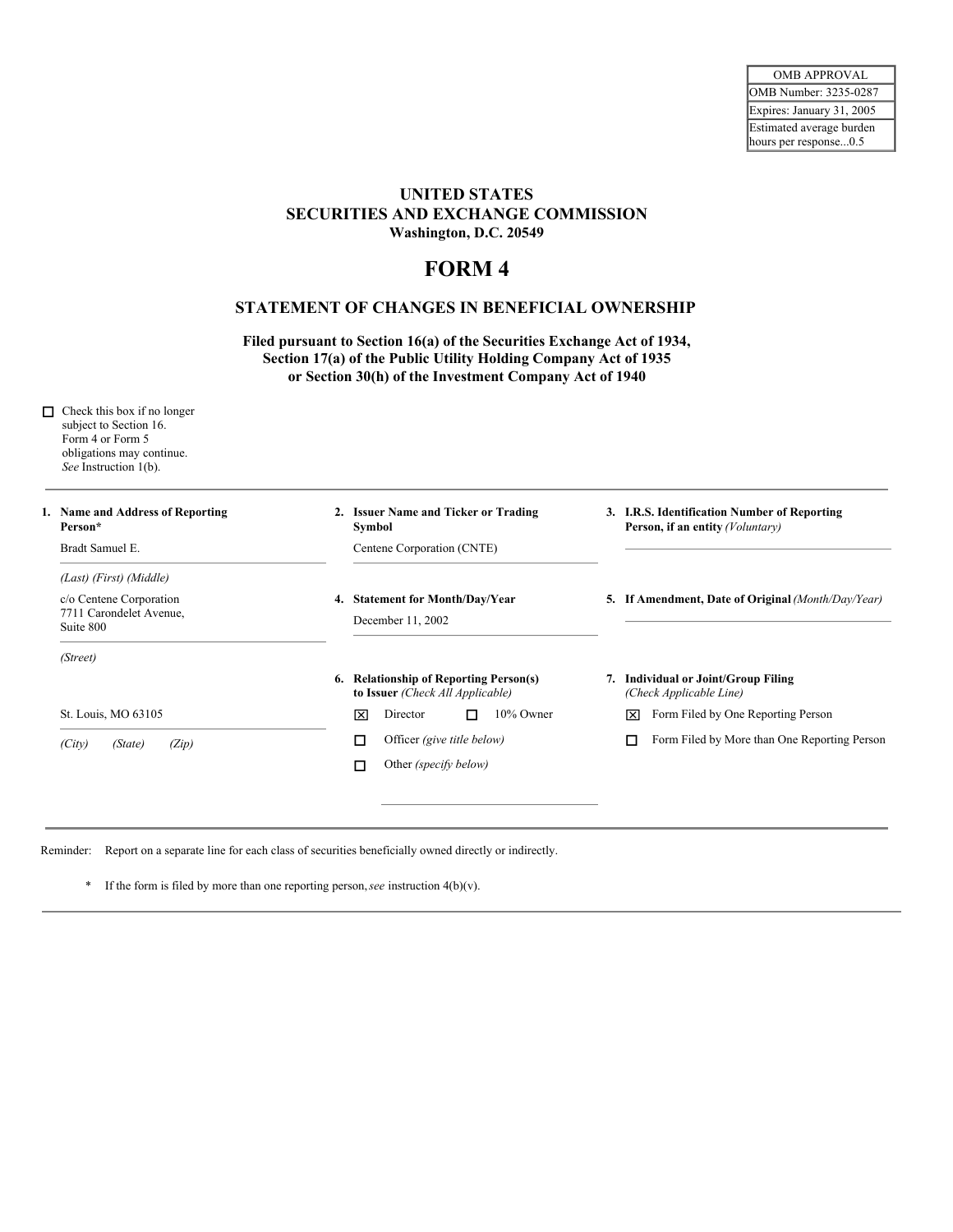| Title of<br>1.<br>Security<br>(Insert. 3) |                 | 2. | Transaction<br>Date<br>(Month/Day/Year) | 2A. Deemed Execution<br>Date, if any<br>(Month/Day/Year) | 3. Transaction<br>Code<br>(Instr. 8) |              | 4. Securities Acquired (A) or<br>Disposed of (D)<br>(Instr. $3, 4$ and $5$ ) |                  |       | 5. Amount of Sec-<br>urities Beneficially<br><b>Owned Following</b><br><b>Reported Trans-</b><br>action(s)<br>(Instr. $3$ and $4$ ) | 6. Ownership<br>Form:<br>Direct (D) or<br>Indirect (I)<br>(Instr. 4) |  | 7. Nature of<br>Indirect<br>Beneficial<br>Ownership<br>(Instr. 4) |
|-------------------------------------------|-----------------|----|-----------------------------------------|----------------------------------------------------------|--------------------------------------|--------------|------------------------------------------------------------------------------|------------------|-------|-------------------------------------------------------------------------------------------------------------------------------------|----------------------------------------------------------------------|--|-------------------------------------------------------------------|
|                                           |                 |    |                                         |                                                          | Code                                 | $\mathbf{V}$ | Amount                                                                       | (A)<br>or<br>(D) | Price |                                                                                                                                     |                                                                      |  |                                                                   |
|                                           | Common<br>Stock |    | 12/11/02                                |                                                          | G(1)                                 |              | 3,000                                                                        | $\,$ D           |       | 46,625(2)                                                                                                                           | $\mathbf D$                                                          |  |                                                                   |
|                                           |                 |    |                                         |                                                          |                                      |              |                                                                              |                  |       |                                                                                                                                     |                                                                      |  |                                                                   |
|                                           |                 |    |                                         |                                                          |                                      |              |                                                                              |                  |       |                                                                                                                                     |                                                                      |  |                                                                   |
|                                           |                 |    |                                         |                                                          |                                      |              |                                                                              |                  |       |                                                                                                                                     |                                                                      |  |                                                                   |
|                                           |                 |    |                                         |                                                          |                                      |              |                                                                              |                  |       |                                                                                                                                     |                                                                      |  |                                                                   |
|                                           |                 |    |                                         |                                                          |                                      |              | Page 2                                                                       |                  |       |                                                                                                                                     |                                                                      |  |                                                                   |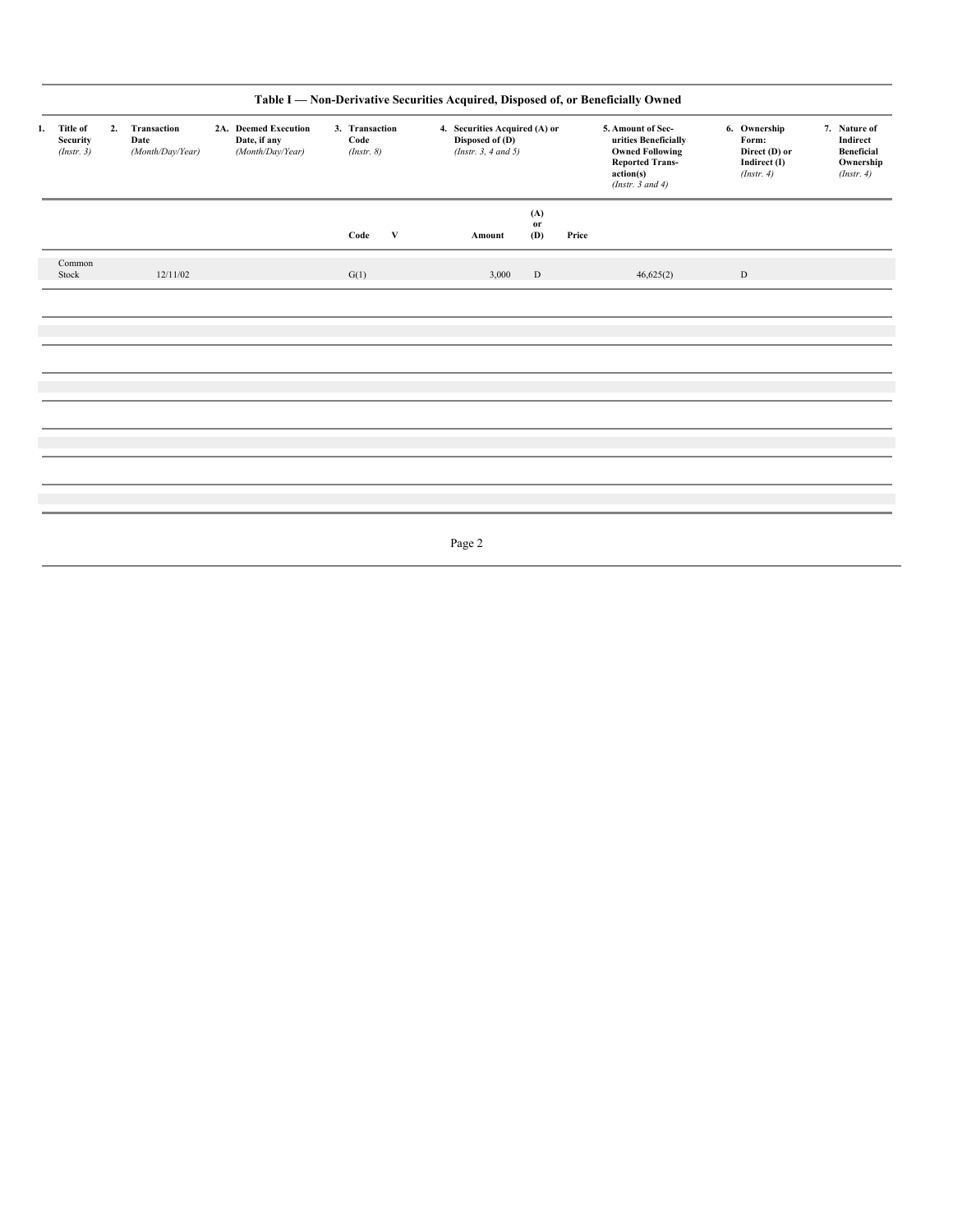| Table II - Derivative Securities Acquired, Disposed of, or Beneficially Owned<br>(e.g., puts, calls, warrants, options, convertible securities) |                                                              |    |                                                                                |    |                                         |        |                                                          |    |                                   |   |    |                                                                                                   |     |
|-------------------------------------------------------------------------------------------------------------------------------------------------|--------------------------------------------------------------|----|--------------------------------------------------------------------------------|----|-----------------------------------------|--------|----------------------------------------------------------|----|-----------------------------------|---|----|---------------------------------------------------------------------------------------------------|-----|
| 1.                                                                                                                                              | <b>Title of Derivative</b><br><b>Security</b><br>(Insert. 3) | 2. | <b>Conversion or Exercise</b><br><b>Price of Derivative</b><br><b>Security</b> | 3. | Transaction<br>Date<br>(Month/Day/Year) |        | 3A. Deemed Execution<br>Date, if any<br>(Month/Day/Year) | 4. | Transaction<br>Code<br>(Instr. 8) |   | 5. | <b>Number of Derivative Securities</b><br>Acquired (A) or Disposed of (D)<br>(Insert. 3, 4 and 5) |     |
|                                                                                                                                                 |                                                              |    |                                                                                |    |                                         |        |                                                          |    | Code                              | V |    | (A)                                                                                               | (D) |
|                                                                                                                                                 |                                                              |    |                                                                                |    |                                         |        |                                                          |    |                                   |   |    |                                                                                                   |     |
|                                                                                                                                                 |                                                              |    |                                                                                |    |                                         |        |                                                          |    |                                   |   |    |                                                                                                   |     |
|                                                                                                                                                 |                                                              |    |                                                                                |    |                                         |        |                                                          |    |                                   |   |    |                                                                                                   |     |
|                                                                                                                                                 |                                                              |    |                                                                                |    |                                         |        |                                                          |    |                                   |   |    |                                                                                                   |     |
|                                                                                                                                                 |                                                              |    |                                                                                |    |                                         |        |                                                          |    |                                   |   |    |                                                                                                   |     |
|                                                                                                                                                 |                                                              |    |                                                                                |    |                                         |        |                                                          |    |                                   |   |    |                                                                                                   |     |
|                                                                                                                                                 |                                                              |    |                                                                                |    |                                         |        |                                                          |    |                                   |   |    |                                                                                                   |     |
|                                                                                                                                                 |                                                              |    |                                                                                |    |                                         | Page 3 |                                                          |    |                                   |   |    |                                                                                                   |     |